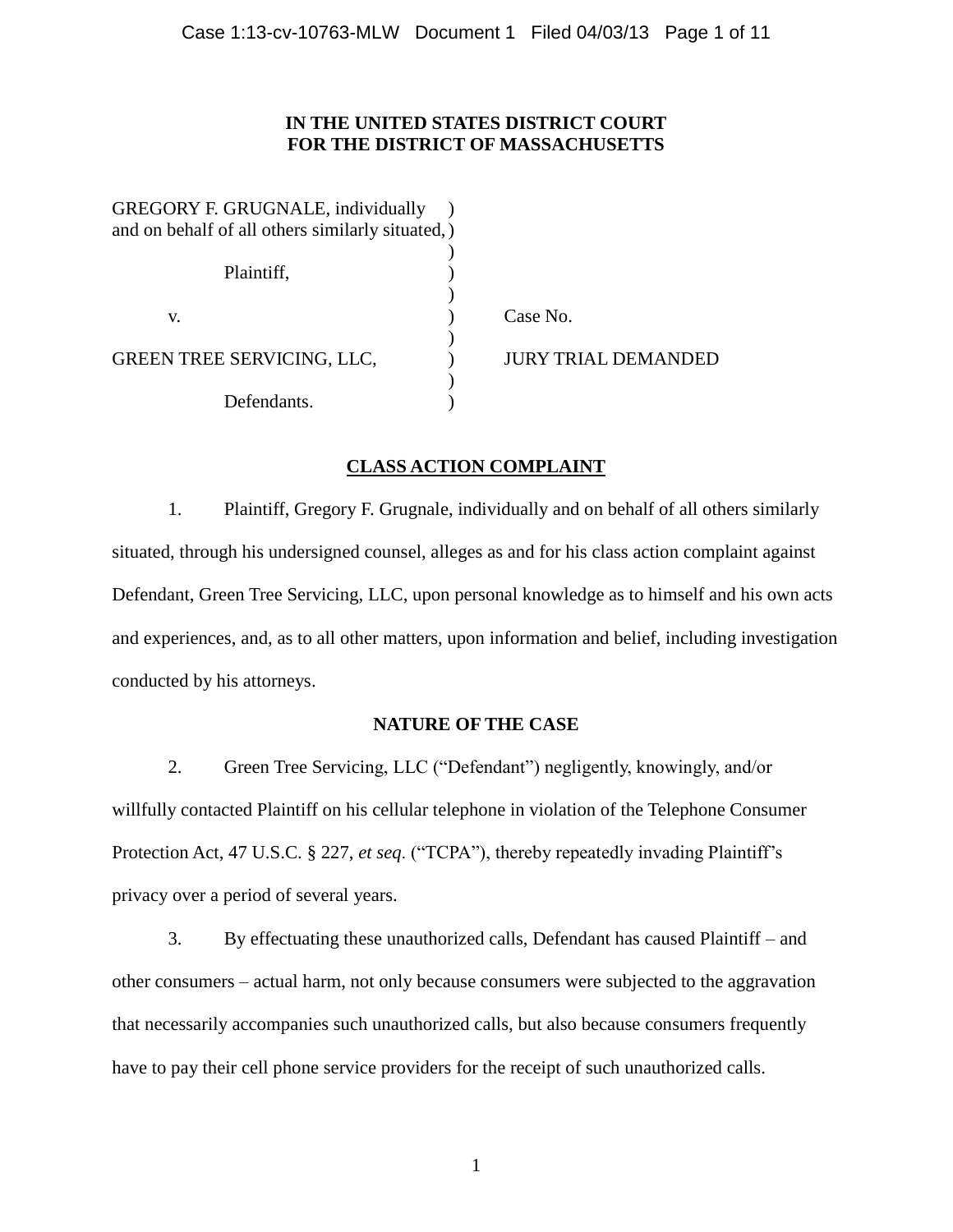#### Case 1:13-cv-10763-MLW Document 1 Filed 04/03/13 Page 2 of 11

4. Plaintiff brings this action for himself and others similarly situated seeking damages and any other available legal or equitable remedies resulting from the illegal actions of Defendant in negligently, knowingly, and/or willfully contacting Plaintiff on his cellular telephone in violation of the Telephone Consumer Protection Act, 47 U.S.C. § 227, *et seq*. ("TCPA") and the Massachusetts Consumer Protection Act, Mass. Gen. Laws, ch. 93A, §§ 2 and 9, thereby invading Plaintiff's privacy.

### **JURISDICTION AND VENUE**

5. The Court has subject matter jurisdiction over this action pursuant to 28 U.S.C. § 1331, because this is a civil action arising under the laws of the United States.

6. Personal jurisdiction over Defendants is proper under Mass. Gen. Laws ch. 223A, § 3(a) (transacting any business in the Commonwealth) and (c) (causing tortious injury by an act or omission in the Commonwealth).

7. Venue is proper in this District pursuant to 28 U.S.C. § 1391(b)(2) because a substantial part of the events giving rise to the claim occurred in this District including, *inter alia*, the placing of telephone calls in violation of the TCPA to Plaintiff's and other Class Members' wireless telephone numbers located in this District and because Defendant does business in this District.

#### **PARTIES**

8. Plaintiff, Gregory F. Grugnale ("Plaintiff"), is a natural person residing in Groveland, Massachusetts, and is a "person" as defined by 47 U.S.C. § 153 (10).

9. Defendant, Green Tree Servicing, LLC ("Defendant"), is a wholly owned subsidiary of the publicly traded company Walter Investment Management Corp. (NYSE: WAC).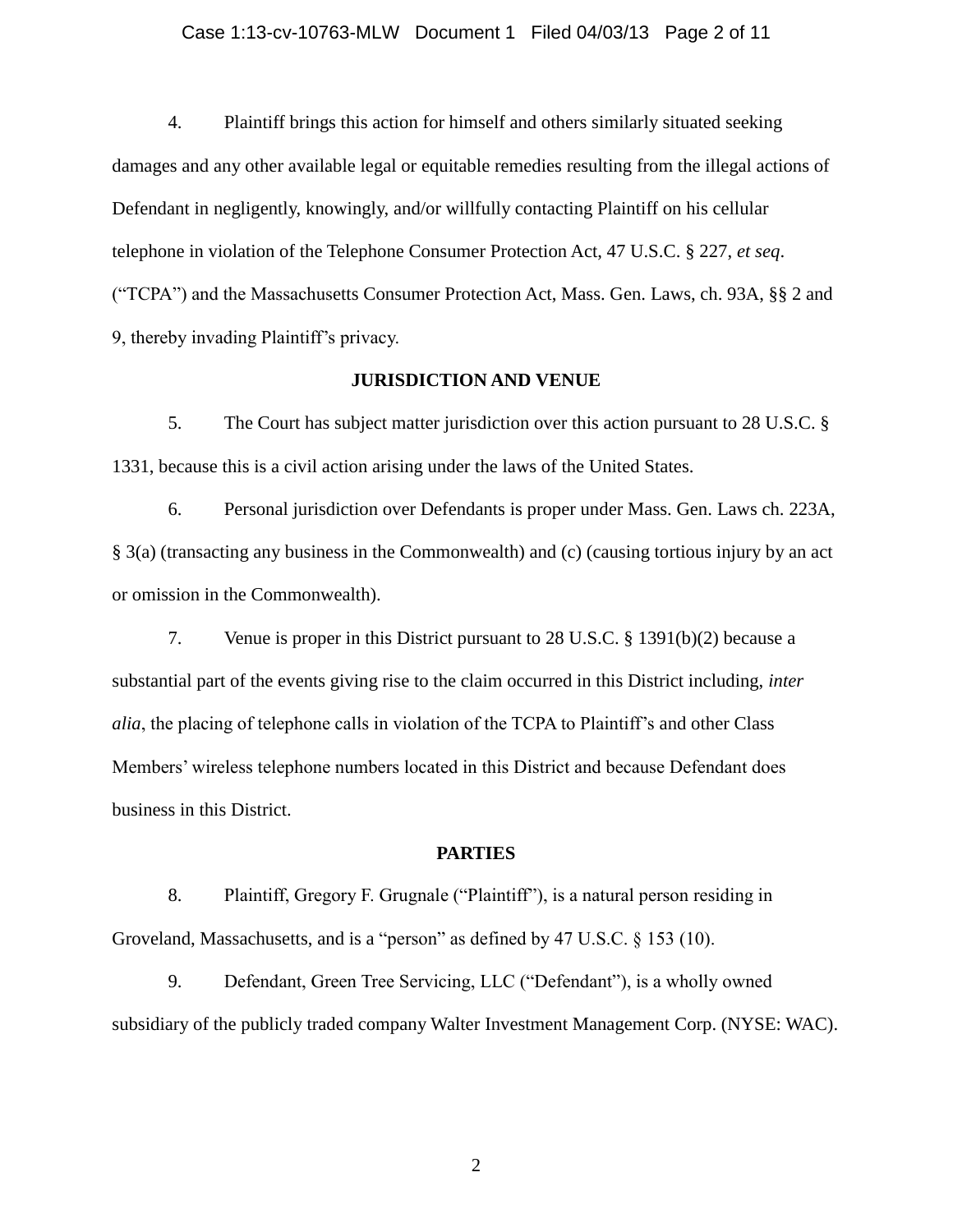#### Case 1:13-cv-10763-MLW Document 1 Filed 04/03/13 Page 3 of 11

Walter Investment Management ("Walter") is based in Tampa, Florida. Defendant is based in St. Paul, Minnesota. Defendant operates twenty-nine offices for its debt recovery operations.

#### **FACTUAL ALLEGATIONS**

10. On or about August 13, 2010, Defendant began telephoning Plaintiff regarding an alleged debt which he did not, and does not, owe. Letters began to be sent out on this alleged debt at that time. They were soon followed by autodialed/predicatively dialed phone calls to Plaintiff's cellular phone.

11. On or about September 13, 2010 a letter was sent to Defendant stating that the alleged debt was disputed and that all phone calls to Plaintiff should cease and desist.

12. By April, 2012, Plaintiff had received well over twenty (20) phone calls from Defendant, including at least six (6) calls in the month of February, 2012, alone.

13. On calls that Plaintiff answered, there was a period of silence before a live person spoke, by which Plaintiff was able to discern that a machine dialed the number and then waited for him to answer before bringing a representative on the line.

14. Plaintiff is not a party to the alleged debt about which he was being contacted. Plaintiff's cellular phone number was never provided to Defendant. Plaintiff does not have any business relationship with Defendant, and never has.

15. Plaintiff received auto-dialed calls to his cellular phone from numerous call centers and telephone numbers operated by Defendant. He estimates that he received as many as 100 unlawful calls in total from Defendant. These calls became an ordeal for Plaintiff that caused him intense annoyance and distress. The calls disrupted him at work and at home, came at morning and at night, and sometimes occurred several times in the same day. The unrelenting calls from Defendant intruded upon Plaintiff's solitude and privacy, and disrupted time with his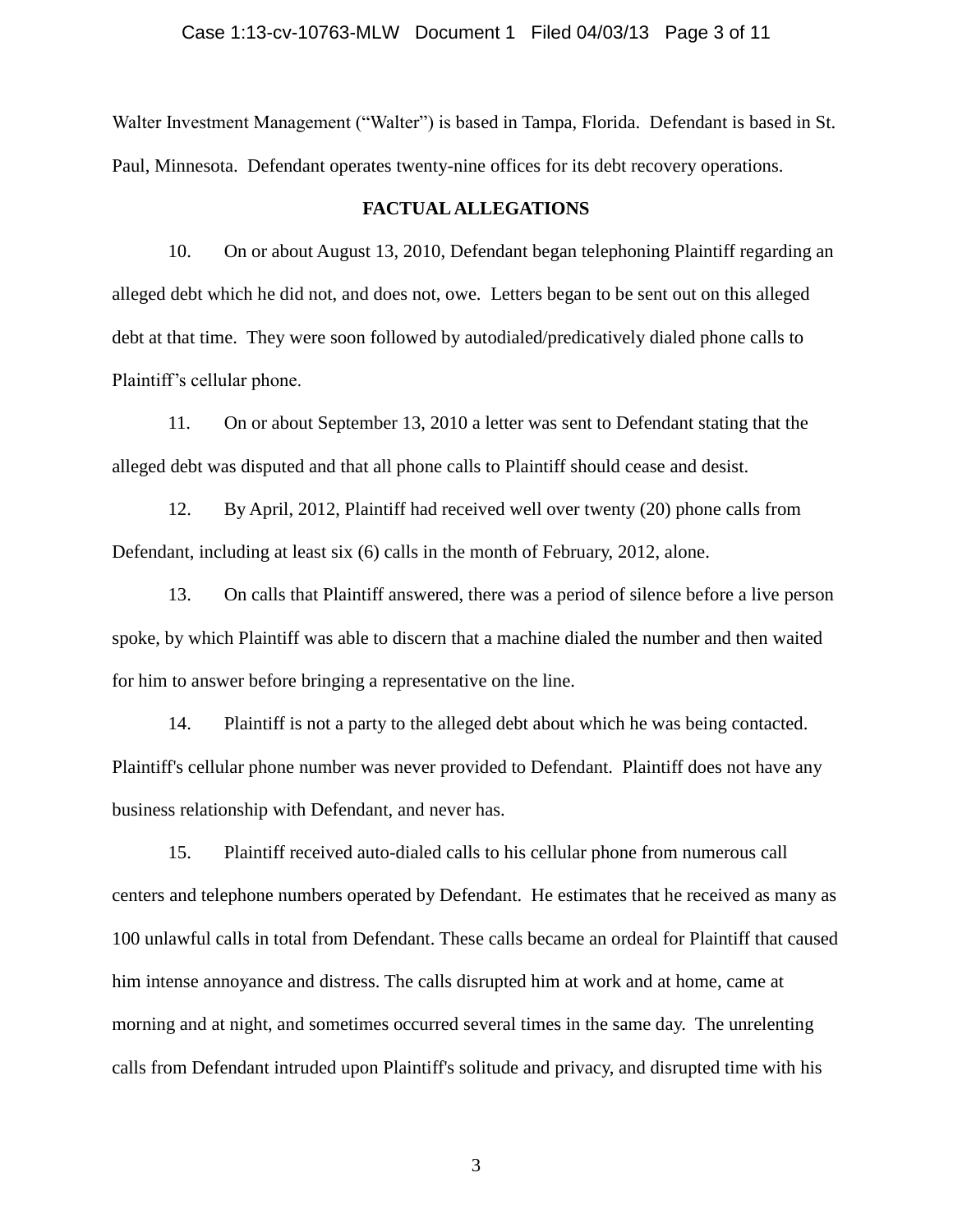family, such as grocery shopping or having dinner. The harassment so impinged upon the quality

of his life that Plaintiff finally resorted to seeking the help of an attorney to make the calls stop.

### **CLASS ALLEGATIONS**

16. Plaintiff brings this action on behalf of himself and all others similarly situated, as

a member of the proposed class (hereafter the "Class") defined as follows:

All persons within the United States who, at any point from April 3, 2009, to the present, received any telephone calls from or on behalf of Defendant to said person's cellular telephone made through the use of any automatic telephone dialing system or an artificial or prerecorded voice and who had not previously consented to receiving such calls.

17. Plaintiff represents, and is a member of the Class, consisting of all persons within the United States who, within the four years prior to the filing of this Complaint, received any telephone calls from Defendant to said person's cellular telephone made through the use of any automatic telephone dialing system or an artificial or prerecorded voice and such person had not previously provided their cellular telephone number to Defendant.

18. Defendant, its employees and agents are excluded from the Class. Plaintiff does not know the number of members in the Class, but believes the Class members number in the thousands, if not more. Thus, this matter should be certified as a Class Action to assist in the expeditious litigation of the matter.

19. The Class is so numerous that the individual joinder of all of its members is impractical. While the exact number and identities of the Class members are unknown to Plaintiff at this time and can only be ascertained through appropriate discovery, Plaintiff is informed and believes and thereon alleges that the Class includes thousands of members. Plaintiff alleges that the Class members may be ascertained by the records maintained by Defendant.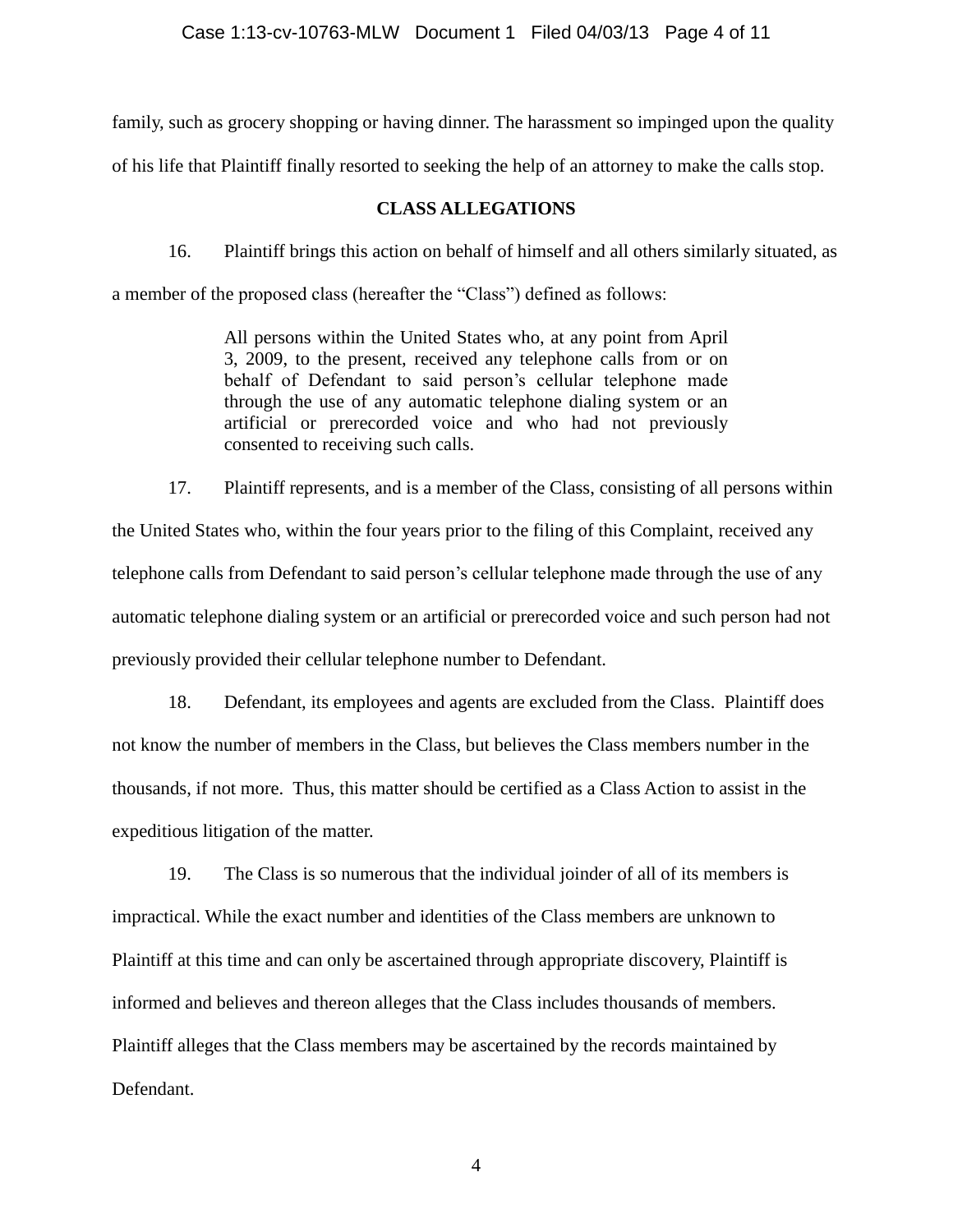#### Case 1:13-cv-10763-MLW Document 1 Filed 04/03/13 Page 5 of 11

20. Plaintiff and members of the Class were harmed by the acts of Defendant in at least the following ways: Defendant illegally contacted Plaintiff and Class members via their cellular telephones thereby causing Plaintiff and Class members to incur certain charges or reduced telephone time for which Plaintiff and Class members had previously paid by having to retrieve or administer messages left by Defendant during those illegal calls, and invading the privacy of said Plaintiff and Class members.

21. Common questions of fact and law exist as to all members of the Class which predominate over any questions affecting only individual members of the Class. These common legal and factual questions, which do not vary between Class members, and which may be determined without reference to the individual circumstances of any Class members, include, *inter alia*, the following:

- a. Whether, within the four years prior to the filing of this Complaint, Defendant made any call (other than a call made for emergency purposes or made with the prior express consent of the called party) to a Class member using any automatic telephone dialing system or any artificial or prerecorded voice to any telephone number assigned to a cellular telephone service;
- b. Whether Plaintiff and the Class members were damaged thereby, and the extent of damages for such violation; and
- c. Whether Defendant should be enjoined from engaging in such conduct in the future.

22. As a person that received numerous calls from Defendant using an automatic telephone dialing system or an artificial or prerecorded voice, without Plaintiff's prior express consent, Plaintiff is asserting claims that are typical of the Class.

23. Plaintiff will fairly and adequately protect the interests of the members of the

Class. Plaintiff has retained attorneys experienced in the prosecution of class actions.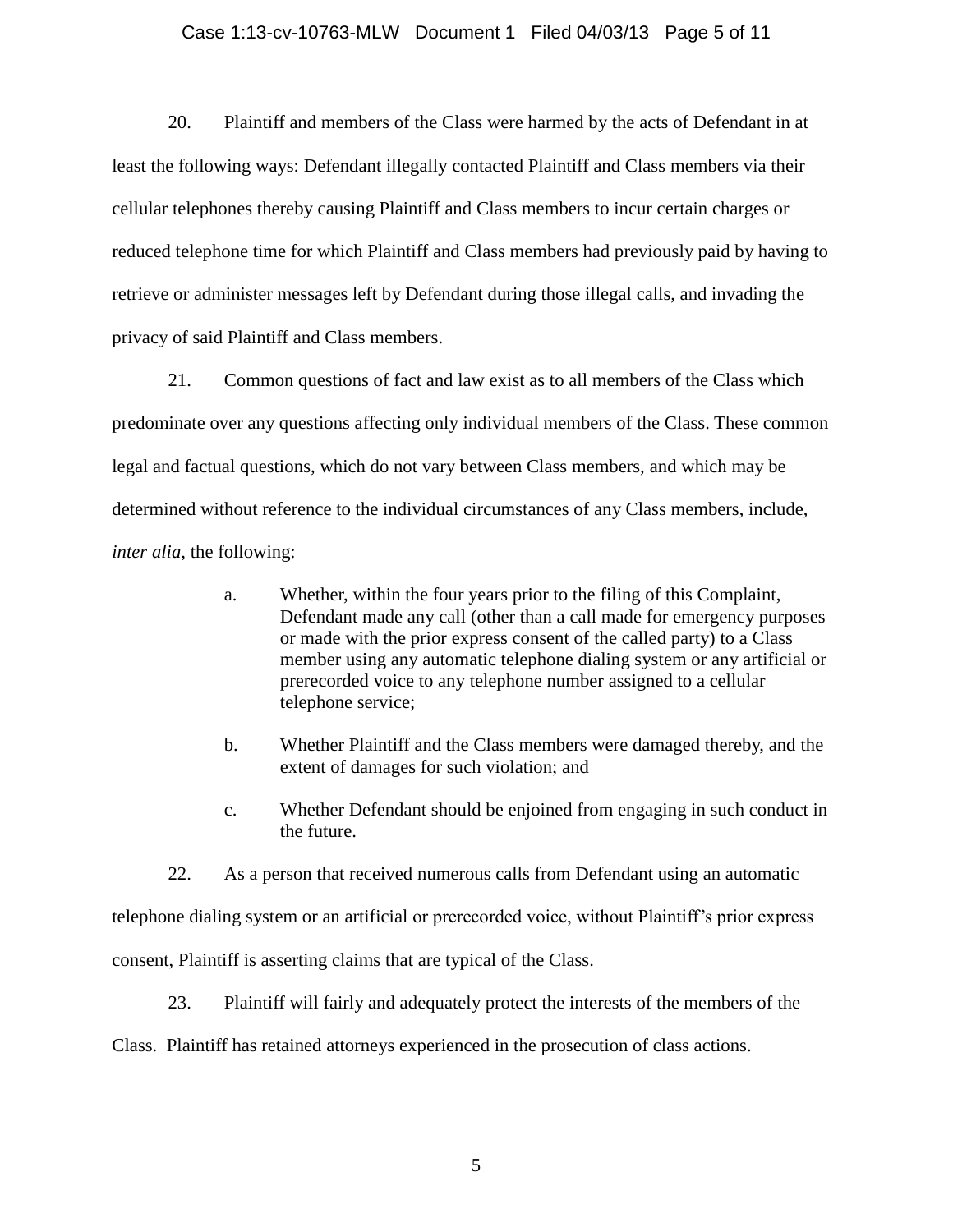#### Case 1:13-cv-10763-MLW Document 1 Filed 04/03/13 Page 6 of 11

24. A class action is superior to other available methods of fair and efficient adjudication of this controversy, since individual litigation of the claims of all Class members is impracticable. Even if every Class member could afford individual litigation, the court system could not. It would be unduly burdensome to the courts in which individual litigation of numerous issues would proceed. Individualized litigation would also present the potential for varying, inconsistent, or contradictory judgments and would magnify the delay and expense to all parties and to the court system resulting from multiple trials of the same complex factual issues. By contrast, the conduct of this action as a class action presents fewer management difficulties, conserves the resources of the parties and of the court system, and protects the rights of each Class member.

25. The prosecution of separate actions by individual Class members would create a risk of adjudications with respect to them that would, as a practical matter, be dispositive of the interests of the other Class members not parties to such adjudications or that would substantially impair or impede the ability of such non-party Class members to protect their interests.

26. Defendant has acted or refused to act in respects generally applicable to the Class, thereby making appropriate final and injunctive relief with regard to the members of the Class as a whole.

### **COUNT I Negligent Violation of the Telephone Consumer Protection Act 47 U.S.C. § 227,** *et seq.*

27. Plaintiff repeats and incorporates by reference into this cause of action the allegations set forth above at Paragraphs 1-26.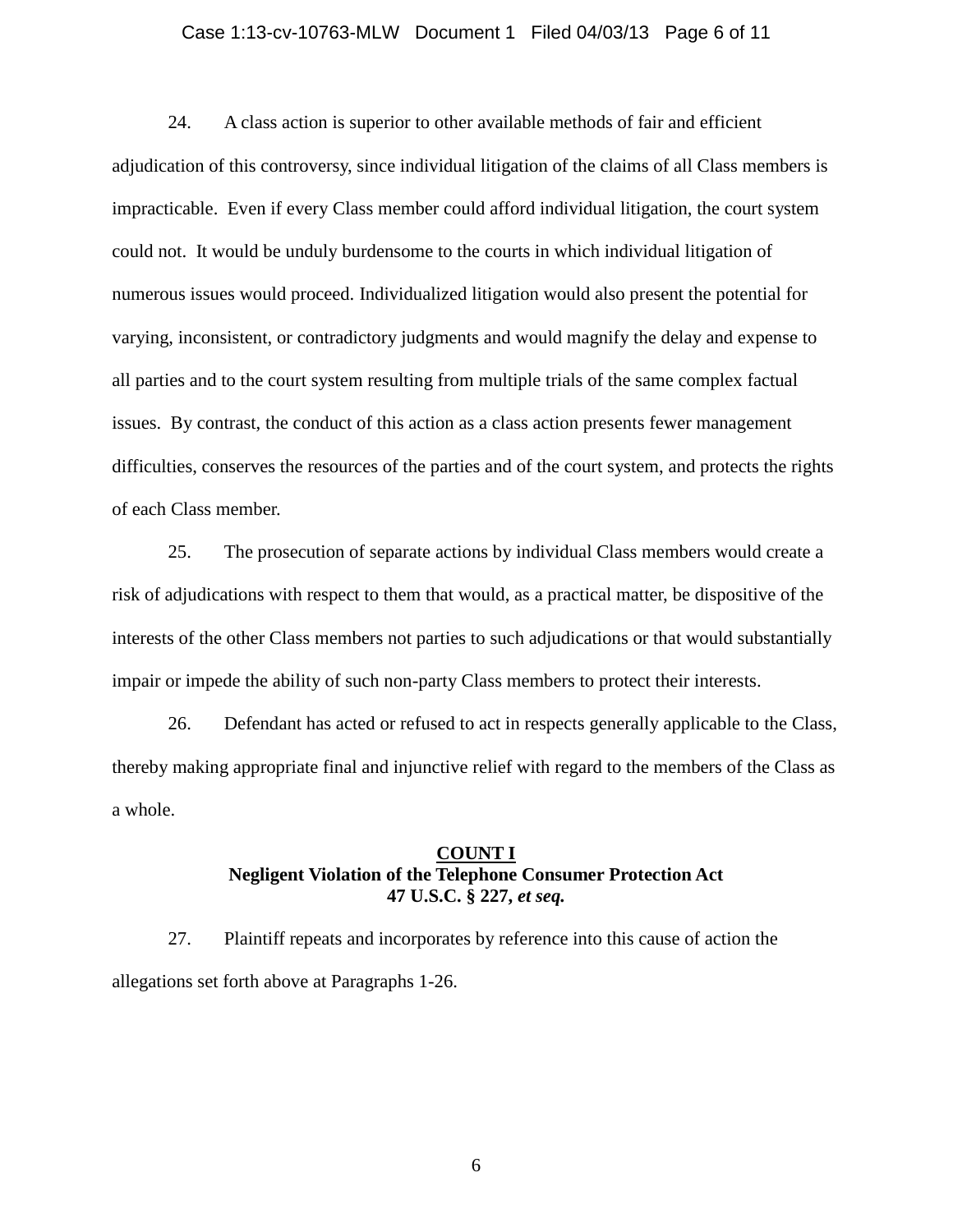#### Case 1:13-cv-10763-MLW Document 1 Filed 04/03/13 Page 7 of 11

28. The foregoing acts and omissions of Defendant constitute numerous and multiple negligent violations of the TCPA, including but not limited to each and every one of the above cited provisions of 47 U.S.C. § 227, *et seq*.

29. As a result of Defendant's negligent violations of 47 U.S.C. § 227, *et seq.*, Plaintiff and the Class Members are entitled an award of \$500.00 in statutory damages, for each and every violation, pursuant to 47 U.S.C. § 227(b)(3)(B).

30. Plaintiff and the Class members are also entitled to and seek injunctive relief prohibiting such conduct in the future.

### **COUNT II Knowing and/or Willful Violation of the Telephone Consumer Protection Act 47 U.S.C. § 227,** *et seq.*

31. Plaintiff repeats and incorporates by reference into this cause of action the allegations set forth above at Paragraphs 1-30.

32. The foregoing acts and omissions of Defendant constitute numerous and multiple knowing and/or willful violations of the TCPA, including but not limited to each and every one of the above cited provisions of 47 U.S.C. § 227, *et seq*.

33. As a result of Defendant's knowing and/or willful violations of 47 U.S.C. § 227, *et seq.*, Plaintiff and the Class members are entitled an award of \$1,500.00 in statutory damages, for each and every violation, pursuant to 47 U.S.C.  $\S 227(b)(3)(B)$  and 47 U.S.C.  $\S 227(b)(3)(C)$ .

34. Plaintiff and the Class members are also entitled to and seek injunctive relief prohibiting such conduct in the future.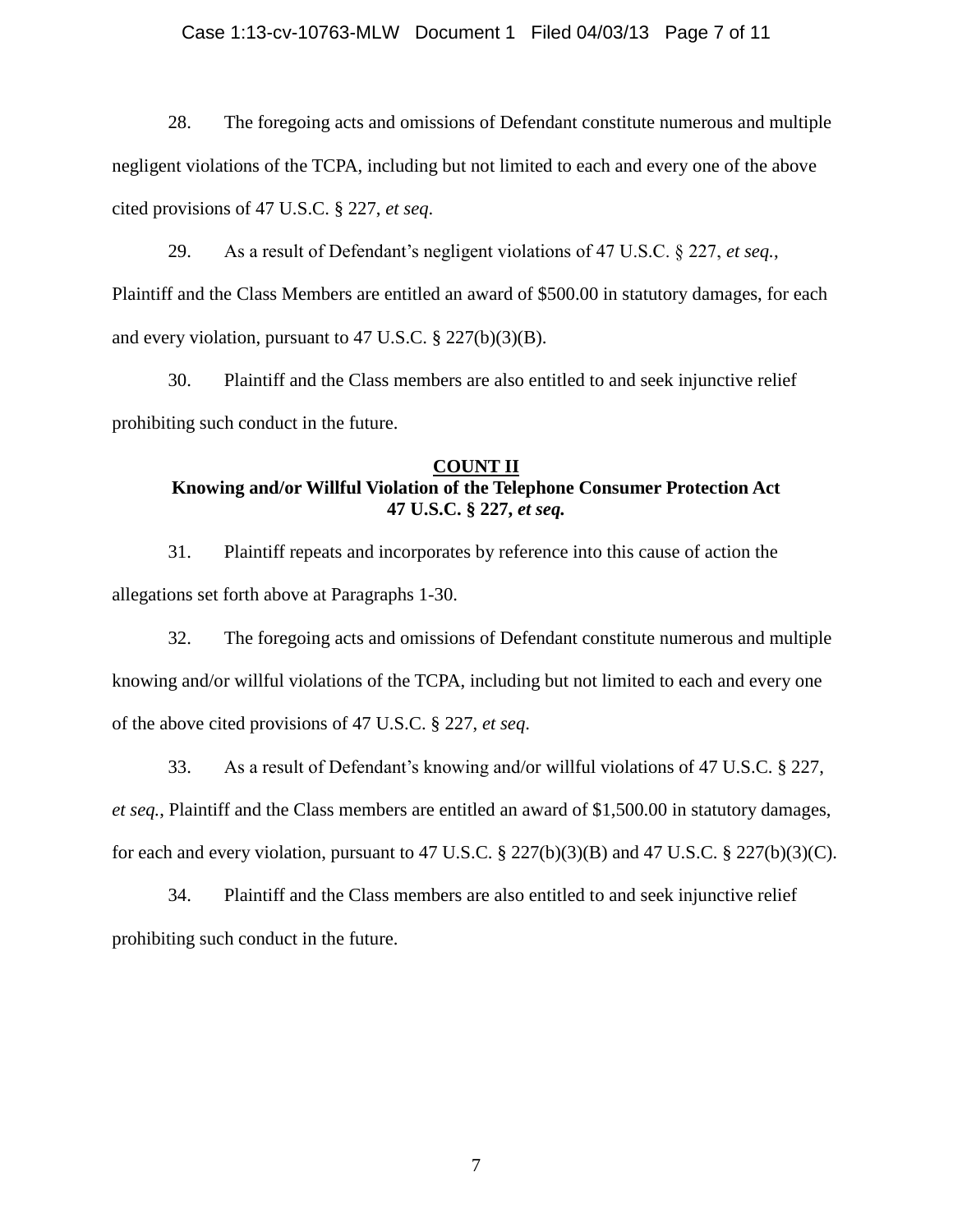## **COUNT III Unfair and Deceptive Business Practices Mass. Gen. Laws, ch. 93A, §§ 2 and 9 (Brought on behalf of Plaintiff and the Massachusetts Subclass)**

35. Plaintiff repeats and incorporates by reference into this cause of action the allegations set forth above at Paragraphs 1-34.

36. Plaintiff brings this claim on behalf of himself and all persons within the Commonwealth of Massachusetts who, at any point from April 3, 2009 to the present, received any telephone calls from or on behalf of Defendant to said person's cellular telephone made through the use of any automatic telephone dialing system or an artificial or prerecorded voice and who had not previously consented to receiving such calls (the "Massachusetts Subclass").

37. At all relevant times, Defendant was engaged in commerce for purposes of Mass. Gen. Laws ch. 93A.

38. Mass. Gen. Laws ch. 93A, § 2 provides that "[u]nfair methods of competition and unfair or deceptive acts or practices in the conduct of any trade or commerce are hereby declared unlawful." Mass. Gen. Laws ch. 93A, § 9 permits any consumer injured by a violation of Mass. Gen. Laws ch. 93A, § 2 to bring a civil action, including a class action, for damages and injunctive relief.

39. As alleged more fully, Defendant has violated Mass. Gen. Laws ch. 93A, §§ 2 and 9 by placing telephone calls to consumers' cellular telephones through the use of automatic telephone dialing systems or artificial or prerecorded voices without the consumers' prior consent to receive such calls.

40. Defendant's practices also violate the TCPA and 940 C.M.R. § 3.16 and, as such, are unfair and deceptive in violation of Mass. Gen. Laws ch. 93A, § 2.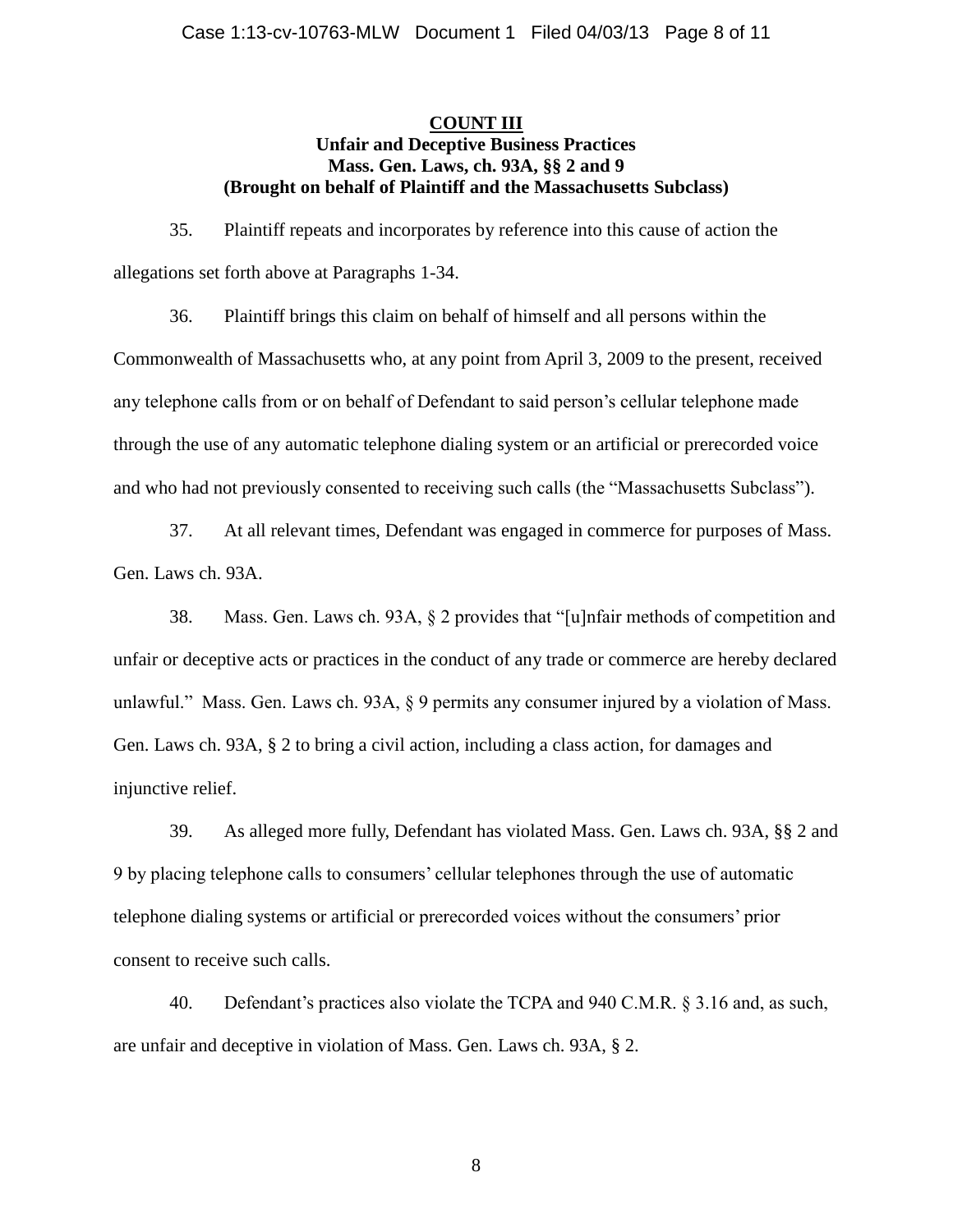### Case 1:13-cv-10763-MLW Document 1 Filed 04/03/13 Page 9 of 11

41. Pursuant to Mass. Gen. Laws ch. 93A, § 9, Plaintiff, on behalf of himself and members of the Massachusetts Subclass, seeks an order of this Court:

- a. Enjoining Defendant from continuing to engage, use, or employ any of the unfair and/or deceptive business acts or practices set forth in detail above; and
- b. Disgorging and restoring all monies that may have been acquired by Defendant as a result of such unfair and/or deceptive acts or practices.

42. Plaintiff and members of the Massachusetts Subclass will be irreparably harmed and/or denied an effective and complete remedy if such an order is not granted.

43. The unfair and deceptive acts and practices of Defendant, as described above,

present a serious threat to Plaintiff and members of the Massachusetts Subclass.

44. Plaintiff made a demand for relief, in writing, to Defendant at least thirty (30) days prior to filing this complaint, as required by Mass. Gen. Laws ch. 93A, § 9.

45. Based on the foregoing, Plaintiff and the other members of the Massachusetts Subclass are entitled to all remedies available pursuant to Mass. Gen. Laws ch. 93A including, but not limited to, refunds, actual damages, or statutory damages in the amount of twenty five dollars per violation, whichever is greater, double or treble damages, attorneys' fees and other reasonable costs.

46. Pursuant to Mass. Gen. Laws ch. 231, § 6B, Plaintiff and other members of the Class are further entitled to pre-judgment interest as a direct and proximate result of Defendant's wrongful conduct. The amount of damages suffered as a result is a sum certain and capable of calculation and Plaintiff and Massachusetts Subclass members are entitled to interest in an amount according to proof.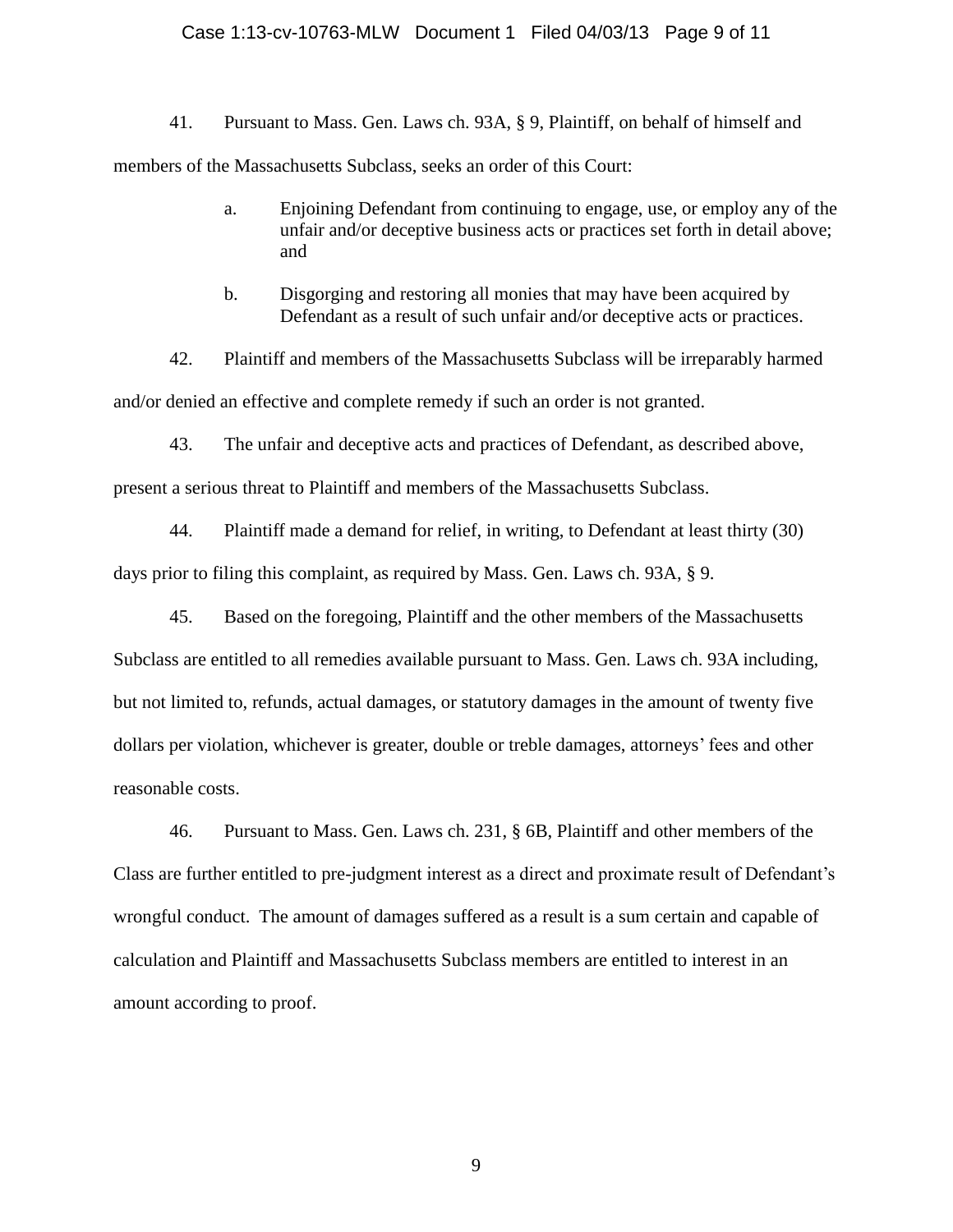## **PRAYER FOR RELIEF**

WHEREFORE, Plaintiff, Gregory F. Grugnale, on behalf of himself and the Class, prays for the following relief:

A. An order certifying this case as a class action pursuant to Federal Rule of Civil

Procedure 23(b)(2) and Rule 23(b)(3) on behalf of the Class defined herein, and appointing

Plaintiff as representative of the Class and her counsel as Class counsel;

B. An award of actual and statutory damages;

C. An injunction requiring Defendant to cease all unauthorized telephone calls

prohibited by the TCPA and Massachusetts law;

- D. An award of reasonable attorneys' fees and costs; and
- E. Such further and other relief the Court deems just and appropriate.

# **JURY DEMAND**

Plaintiff hereby demands a trial by jury on all issues so triable.

DATED: April 3, 2013 Respectfully submitted,

GREGORY F. GRUGNALE

By: /s/ Patrick J. Sheehan Patrick J. Sheehan (BBO # 639320) *psheehan@whatleykallas.com* WHATLEY KALLAS, LLC 60 State Street, Seventh Floor Boston, Massachusetts 02109 (617) 573-5118 (617) 573-5090 (fax)